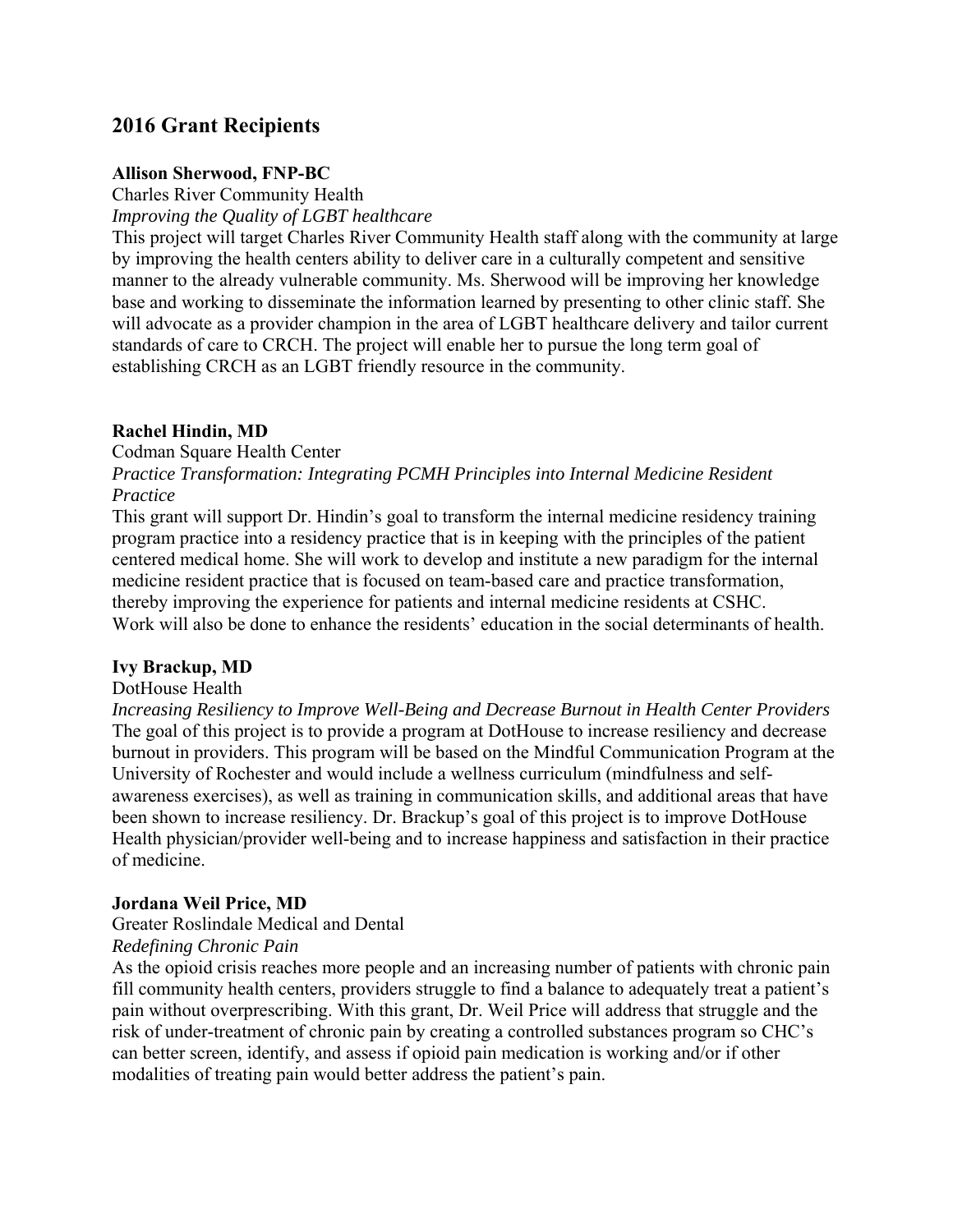## **Christopher Bositis, MD**

## Greater Lawrence Family Health Center

*Expanding primary care access to HIV pre-exposure prophylaxix (PrEP)* 

The use of antiretroviral medication to prevent new HIV infections in patients at risk has been shown to be highly effective, however lack of familiarity with this approach among both patients and providers has limited its uptake at the GLFHC. With this grant, Dr. Bositis will develop clinical protocols and EHR forms to make it easier for clinicians to identify appropriate PrEP candidates and initiate PrEP. Dr. Bositis and other key team members will implement strategies to reach high risk groups, and establish a PrEP panel management system to track key clinical indicators and ensure that PrEP is being prescribed safely and effectively to reduce the burden of HIV in the GLFHC community.

## **Liz O'Dair, MD**

#### Holyoke Health Center

*Acupuncture for Acute and Chronic Pain Management*

The grant will support an 8 month mini-fellowship at Harvard University's International Structural Acupuncture course for Physicians for Dr. O' Dair. Through this mini-fellowship, Dr. O'Dair will initiate a comprehensive pain management program for HHC patients who have thus far been provided with usual care, consisting of medication and follow up appointments. The goal of this program is to create consistent and appropriate opioid prescribing practices for the health center as a whole, as well as provide appropriate and evidence-based treatment alternatives, and to give guidance and support to providers as they care for chronic pain patients.

## **Sara Utzschneider, NP**

#### Lynn Community Health Center

## *Lynn CHC LGBTQ Clinic*

This project will support the work of a multidisciplinary committee at LCHC to design, develop, and implement a clinic to improve access to care for underserved LGBTQ population in the North Shore. Ms. Utzschneider and her committee will work on improving access, decreasing barriers to providing care for LGBTQ within LCHC, professional development of the committee members, and provider retention. The committee strives to improve their own clinical knowledge on LGBTQ health needs, train LCHC staff, and implement a new LBGTQ clinic at LCHC in a sensitive, comprehensive and intentional manner.

# **2015 Grant Recipients**

## **Katherine Kates, FNP-BC**

## Joseph M. Smith Community Health Center

*Increase awareness of the pelvic floor in the primary care setting* 

Chronic pelvic pain (CPP) is a diagnosis that affects 1/7 women. It is a neglected problem that deserves increased attention from health care providers because of its impact on the quality of life of the affected women. Under-resourced Latina, Spanish-speaking women with low health literacy, who lack access to gynecologists or pelvic floor rehab clinics, make up the majority of JMSCHC's patients. Ms. Kates will complete 3 training modules to gain increased knowledge of the pelvic floor anatomy and myofascial release techniques to reduce CPP, to integrate this knowledge into regularly scheduled clinic sessions.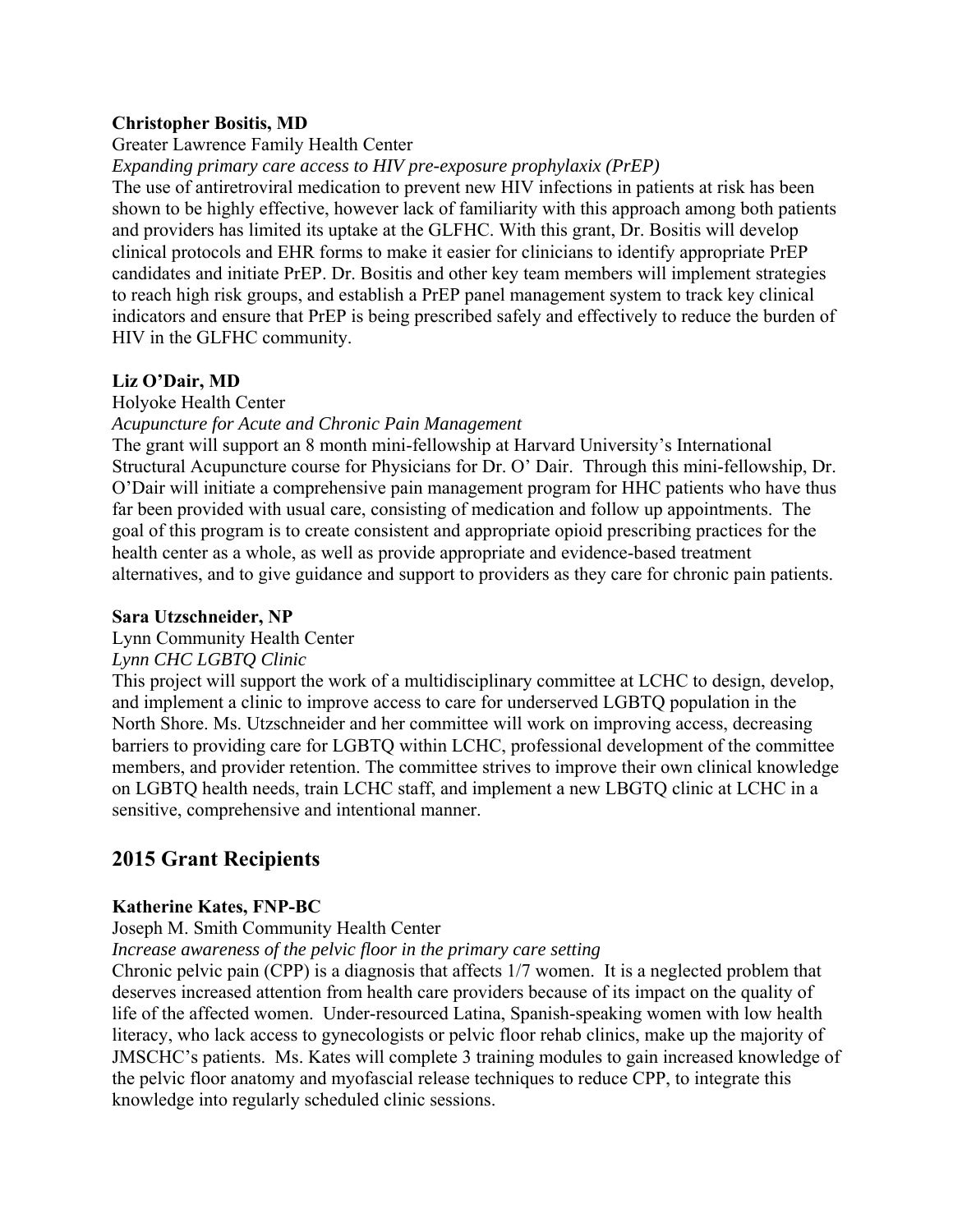## **Rachel King, MD**

DotHouse Health

*Improving primary care provider awareness around substance abuse and safe controlled substance prescribing* 

This project aims to decrease substance abuse in the Dorchester community and improve provider awareness around substance abuse issues through early identification and intervention for patients with unhealthy substance use, improved treatment and monitoring of patients with active addictions, and development of additional resources for physicians managing patients who are prescribed controlled substances.

## **Emily Lowenberg, NP**

Upham's Corner Health Center *Mini-Fellowship in Physical Therapy* 

The grant will support a 6 month mini-fellowship at New England Physical Therapy Plus for Ms. Lowenberg. Through this mini-fellowship, she will gain a deeper understanding of the evaluation and treatment of the most common musculoskeletal conditions that affect the patients at UCHC. In addition, she will build relationships with physical therapists in the UCHC community in order to improve the communication and referral process from the UCHC clinic to theirs. A medical assistant will also learn about the equipment and set-up of the PT sessions, and strategize with Ms. Lowenberg about which aspects of the PT center can be brought back to the clinic. This project will make Ms. Lowenberg a "mini-expert" on local PT resources, allowing her to recommend specific therapists to her primary care colleagues depending on their patients' needs.

## **Nicholas Mayper, MD**

## Lynn Community Health Center

## *Creating a Lifestyle Medicine Team*

This project applies lifestyle medicine and coaching techniques to help a core group of providers at LCHC improve their communication skills and adopt healthier work habits and lifestyles. Particular attention will be paid to helping providers learn and use basic wellness coaching techniques in their work. By the end of the project, the members of this core group will demonstrate improved communication skills, improved understanding of the role of lifestyle medicine in promoting health, improvement in personal health-related behaviors, and increased satisfaction with their work and life.

## **Olivia Pop, MD**

## Brockton Neighborhood Health Center

## *Hepatitis C Clinic Development*

This project aims to develop a Hepatitis C clinic at BNHC. Dr. Pop will develop protocols, working with insurance companies to fine-tune the pre-authorization process for the medication, attending group visit and other relevant training, developing and presenting staff training for the program, developing marketing materials, and launching the program. This project will provide life-changing benefit to patients who have been suffering with Hepatitis C for years.

## **Olga Valdman, MD**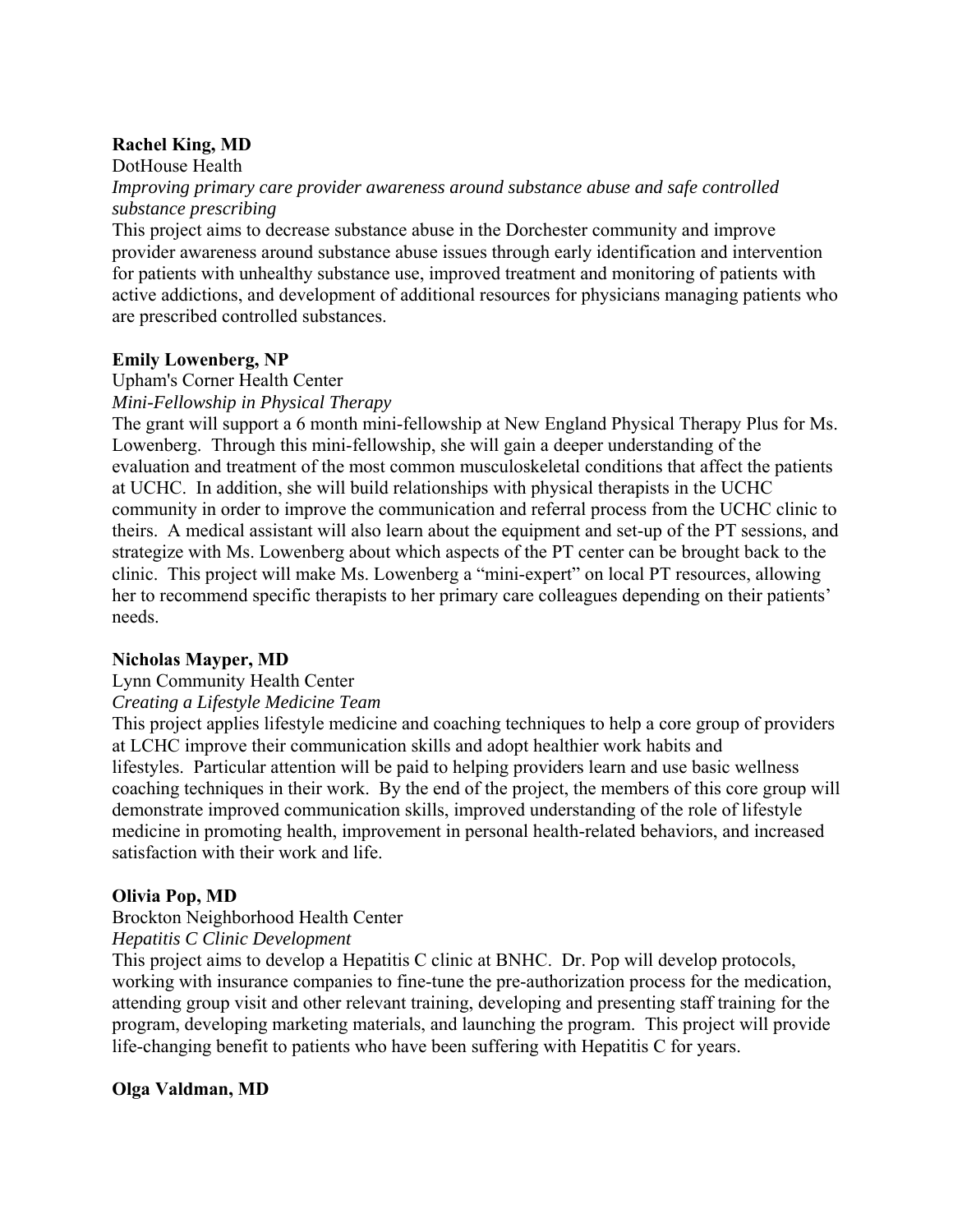# Family Health Center of Worcester

*Refugee Health Mini-Fellowship* 

The goal of this project is to provide additional training and mentorship to develop Dr. Valdman's expertise in refugee health, identify unmet needs and best practices, and establish connections with organizations and community providers who will strengthen the network of partners in the community to address refugee health. More than 2,000 refugees from countries around the world have been resettled in Worcester during the past 5 years. This growing population requires additional care and competence to meet their long-neglected health care needs.

# **2013 Grant Recipients**

## **Cassandra Jones, DMD**

Community Health Programs, Inc.

*Expanding Children's Access to Dentistry* 

The grant supports the major expansion of pediatric dentistry so that the young population of under-serviced south Berkshire County can receive quality preventative dental care and develop healthy habits that can last a lifetime. The grant will allow CHP to shine a spotlight on childhood oral health as a community health issue: make it's Dental Center more child-friendly; strengthen collaboration among health professionals and educate parents of young children.

## **Keith Nokes, MD**

Greater Lawrence Family Health Center

*Developing the Future CHC Workforce: Design and Implementation of a Curriculum in Underserved Medicine/Community Health Centers for Third Year Medical Student Clerkships*  The project supports the development of additional and expanded curriculum on primary care to underserved patients within CHCs targeted at 3rd year medical students.

## **Laura Bonacore, BSN, MSN, AE-C**

Lowell Community Health Center

## *Improving Contraceptive Compliance Through Text Messaging*

This project aims to improve contraceptive compliance among teens ages 13-19 who seek services through the Family Planning department at LCHC. The funds will be used to create system that allows teens who initiate short acting reversible contraceptive methods to receive test messages to remind them of the need to return to clinic for contraceptive supply visit. Data from those who participate in the text messaging study will be compared to their peers who do not participate in order to determine the effectiveness of the intervention.

# **Christine Malagrida, APRN-BC**

## North Shore Community Health Center

*Development of a NSCHC Lean Curriculum for Major Quality Improvement Projects*  The project will support the creation of standardized work for all future Lean projects at the health center and also complete a Lean project using a new curriculum. A major focus of the project will be to building the curriculum strategies to successfully spread Lean Projects to all sites in the organization. The clinical leadership has already identified major quality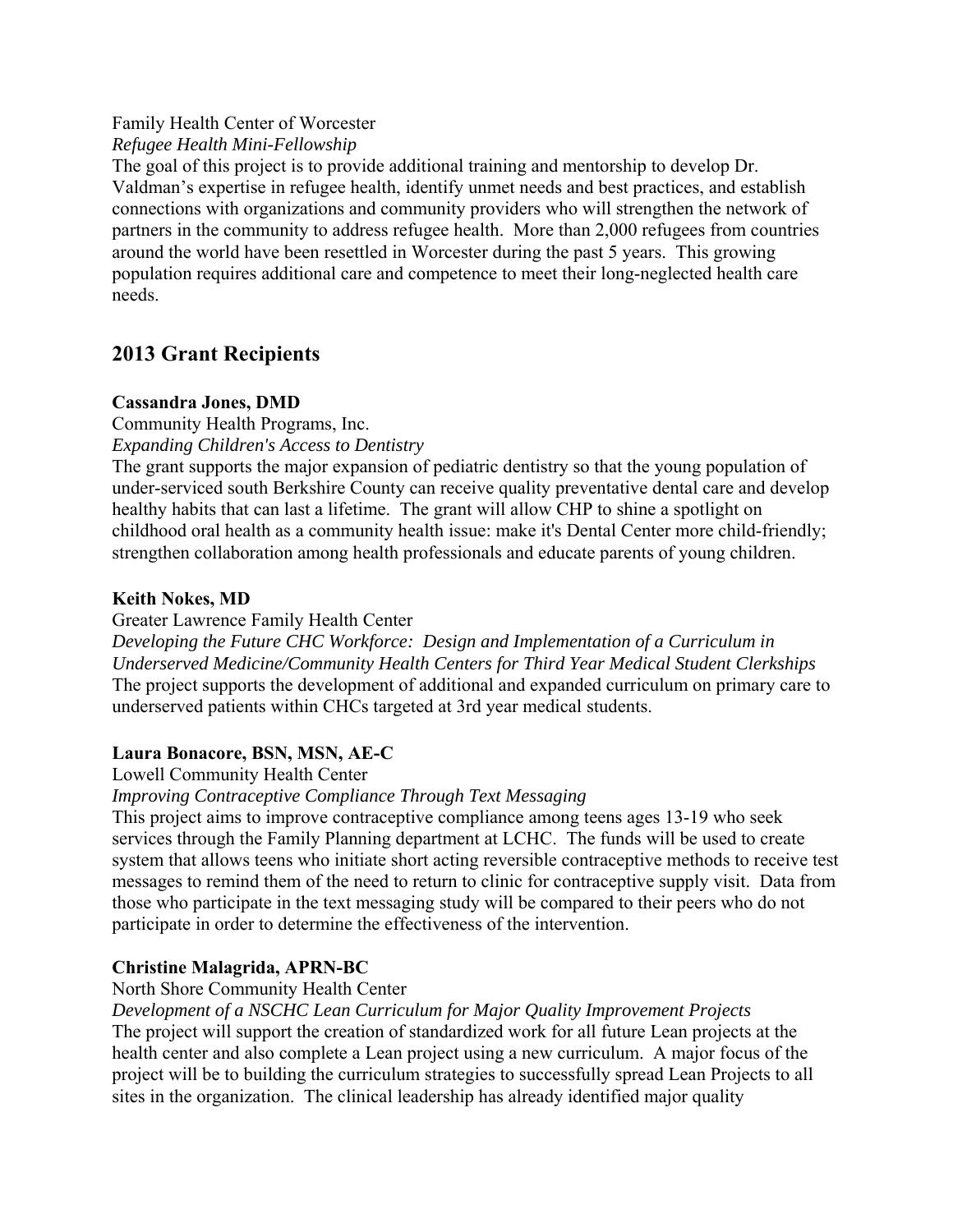improvement projects for the future in which this newly developed curriculum could be used by staff at all levels within the organization.

#### **Jennifer Scott, MD**

The Dimock Center

*Women and Resiliency Initiative* 

The Women and Resiliency Initiative, through qualitative and quantitative research, will aim to 1) understand the resilience factors among women seeking health services, 2) explore how individual resilience's factors impact health decision making and health outcomes and 3) determined how the model of health care delivery in a CHC supports resiliency and how programs and services could help to promote and strengthen women's resilience factors.

## **Olga De La Calle, MD**

Upham's Corner Health Center

*Special Project in Dermatology at UCHC* 

The grant will support the development of a structured dermatology clinic at UPHC. During one clinical session/week, the lead clinician's time will be dedicated to Dermatology, including consultations and procedures. The clinician will also continue her shadowing of a Dermatologist at Boston teach hospitals so that she can acquire additional skills and knowledge in dermatology.

# **2012 Grant Recipients**

## **Marie Meckel, PA**

Baystate Mason Square Neighborhood Health Center

*Q2A – Cue to Action!!* 

This project, Cue to Action or "Q2A" will expand on the modality of Shared Medical Appointments (SMA), while specifically targeting patients who are on an anti-hypertension regiment to help improve life style changes. This project will help these patients by giving them an outlet to share their personal stories as well as work on their self-empowerment to help them manage their chronic disease.

## **Colleen Anderson, DDS**

Boston Health Care for the Homeless Program

*Quality Improvement in Oral Health for Homeless Patients Fellowship* 

This is a mini fellowship in community health management will have a focus on dental care for homeless individuals and will help increase the clinician's knowledge of multiple areas of clinic management such as staffing, funding, patient scheduling and retention.

## **Joseph Panerio-Langer, MD**

Brockton Neighborhood Health Center

*Adult Primary Care Practice Redesign Initiative* 

The project will redesign the adult medicine department by forming three smaller teams with leader that will each report up to the medical director regarding workflow, policy concerns and patient issues.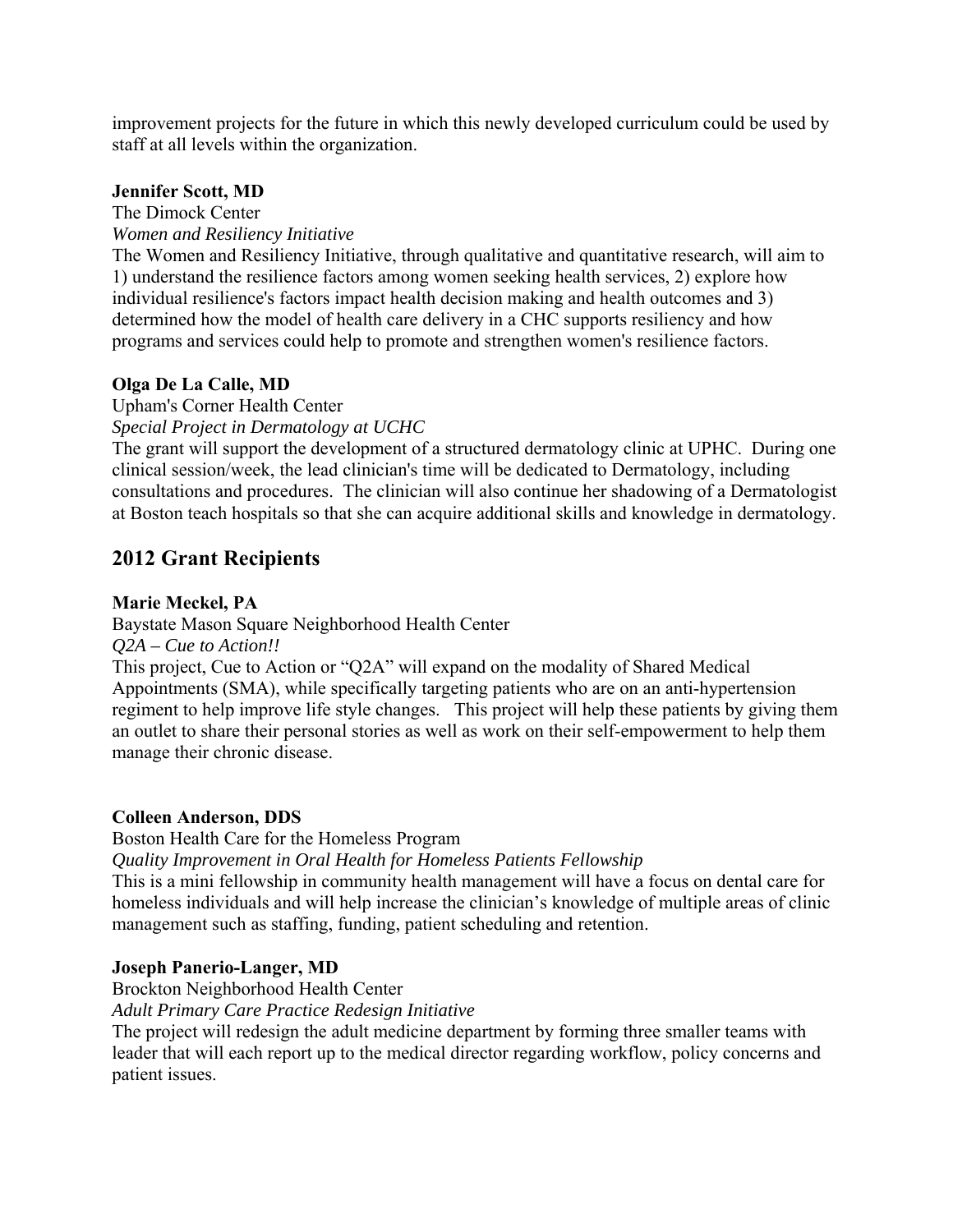## **Kathleen Floyd, FNP**

Community Health Programs, Inc. *CHP on Wheels: Connecting Rural Residents to Health Care*  The Program will bring together all facets of the organization to plan and launch a mobile medical unit that will provide care to underserved residents in rural areas of Berkshire County.

## **Julie Crosson, MD**

Dorchester House Multi-Service Center

*Nurse Practitioner Professional Development Curriculum Program (NPPDCP)*  The project will develop a professional development curriculum for nurse practitioners. The curriculum will help Dorchester House build a team of NPs that will help support primary care as well as create greater continuity of care for their patients.

#### **Frank Schiano, DMD**

Fenway Community Health Center *Improving Oral Health Outcomes for LGBT and HIV Populations*  A mini fellowship to provide increased training to help improve the lead clinician's ability to manage additional staff and dental residents and support the lead clinician's certificate from the Pathway's Program, funded by HRSA.

## **Evan Teplow, MD**

Greater Lawrence Family Health Center

*Healthy Weight Clinic Expansion Project* 

The project entails expanding and rolling out the Healthy Weight Clinic (HWC); improving the infrastructure of the organizational approach and PCMH; and to incorporate obesity management to all 4 of GLFHC's clinical sites.

## **Alison Marshall, RN, MSN, FNP-C**

South Boston Community Health Center

*SBCHC Medical Home Pilot Project* 

Support SBCHC in developing a working medical home. The lead clinician will provide staff training and enact quality improvement measures of the course of the grant cycle to encompass all of SBCHC's needs.

## **Liliana Rosselli-Risal, MD**

Southern Jamaica Plain Health Center *Comunidad en Accion*  Promote the health of the SJPCHC Latino population in the areas of fitness, nutrition and healthy weight.

# **2011 Grant Recipients**

## **Soukania Adolphe, MD**

Harvard Street Neighborhood Health Center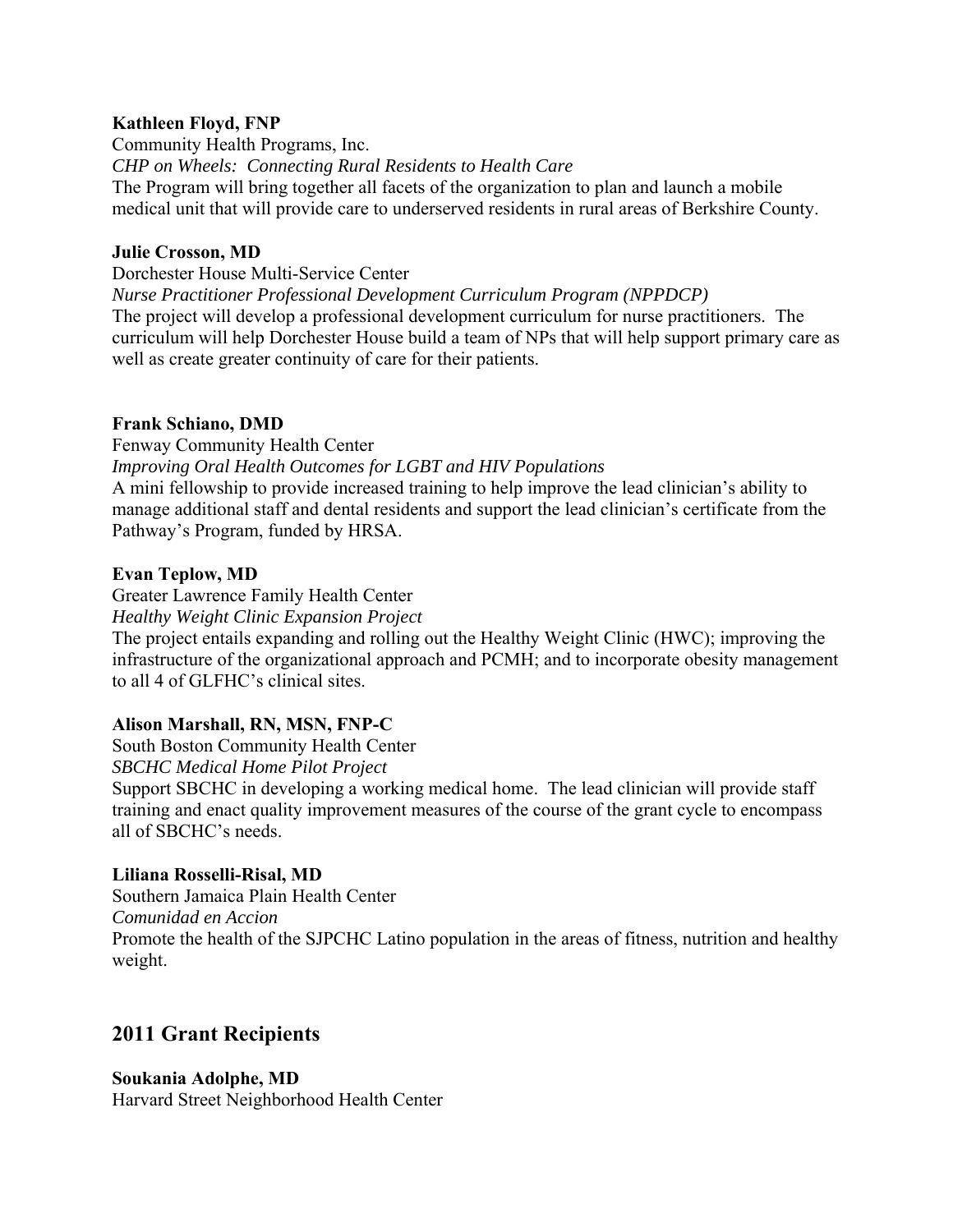## *Harvard Street Community Health Collaborative & Child Obesity*

Lead Harvard Street Community Health Collaborative, a group of community organizations led by HSNHC to develop seamless connections between HSNHC's clinical practices and other organizations that touch community residents' lives. The initiative will also include a review and revision of all pediatric clinical protocols to improve prevention and treatment of child obesity with an emphasis on family education and empowerment.

## **Holly Alexandre, MD**

#### SSTAR Family Health Center

#### *Adolescent Female Curriculum for Healthy Living*

Train volunteers in mentoring girls age 8 - 13 to participate in a program that includes physical activities, healthy eating choices and tools to inspire self-respect. The program would incorporate successful programs such as "Girls on the Run Program" in addition to a newly developed core curriculum to educate girls on prevention of at risk activities, substance/alcohol abuse, eating disorders, early onset sexual activity, sedentary lifestyle and depression.

## **Marjorie Crabtree, MSN, NP**

Mid Upper Cape Community Health Center

*Education on Use of Digital Home Monitoring Blood Pressure Cuffs* 

The project aims to give providers more time to meet with patients with uncontrolled hypertension and learn from the patient (and family) their understanding of hypertension, and propose various self-management methods including the use of a digital home monitoring blood pressure cuff.

#### **Janemarie Dolan, MD**

Brockton Neighborhood Health Center

#### *Childhood Obesity Program*

Create a new 12-week childhood obesity program. The program will include initial individual assessment by a pediatrician and nutritionist, weekly small group sessions with a nutritionist, community health worker and social worker; and a 4-week parent education course.

#### **Eliza Jones, MD**

#### Whittier Street Health Center

*Program for Families of Children with Special Health Care Needs* 

Research and pilot a project which utilizes the Intensive Family Therapy (IFT) program of providing wrap around support to families in crisis and unable to adequately handle the demands of caring for a child with special health care needs.

## **Peter Loewinthan, MD**

Dorchester House Multi-Service Center

*Nicaraguan Medical Experience* 

Lead a group of 6 physicians to Superemos in Nicaragua to provide screens, preventive care, and episodic care to more than 100 patients/day in Esteli and surrounding areas.

## **Cara Marshall, MD**

Greater Lawrence Family Health Center *Rx for Social Health*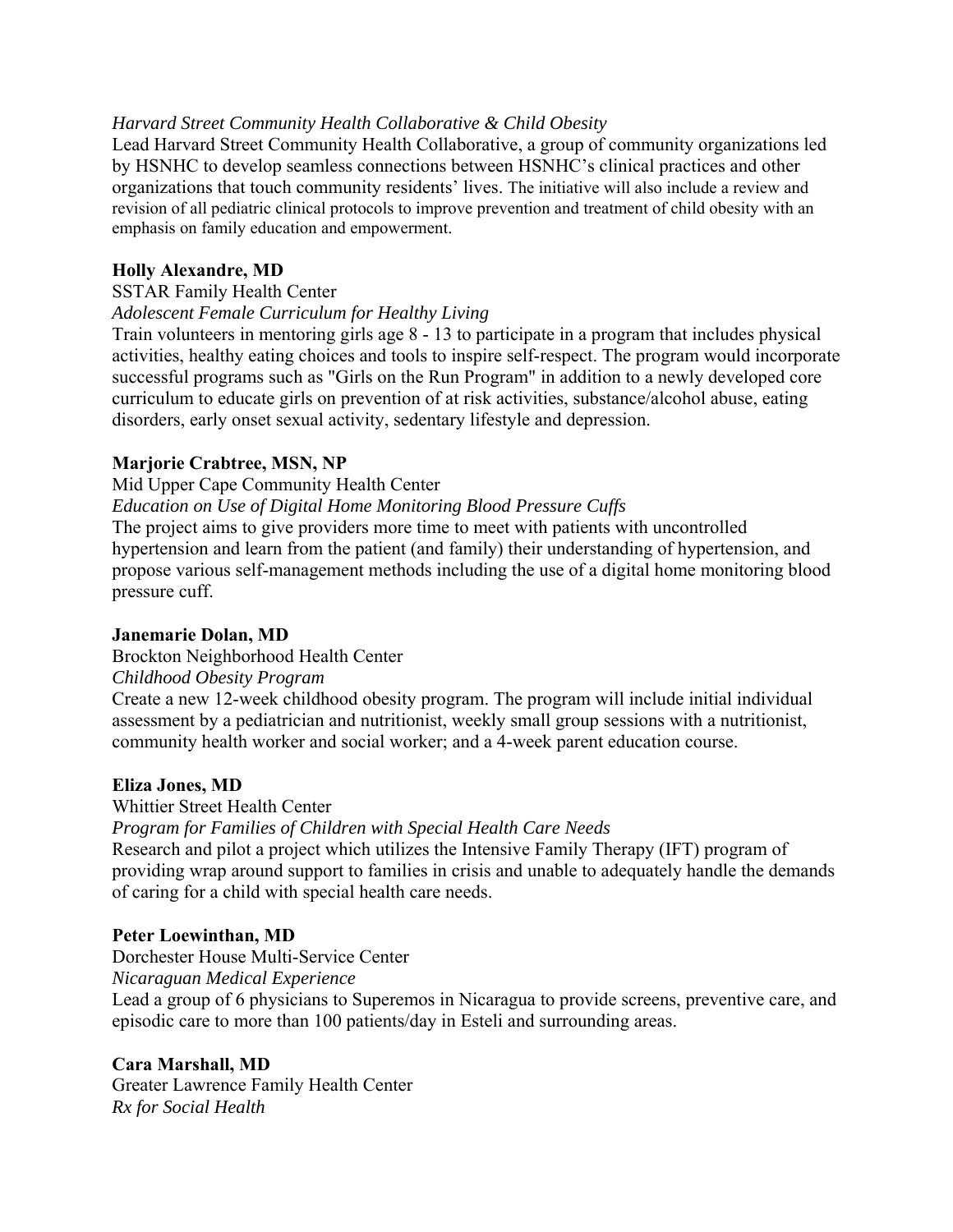Create tool designed to expand the reach of the patient-centered medical home far beyond the clinical walls. Integrated into the new electronic medical record, the tool will allow physicians to directly connect patients with community based resources and organizations that are already working to improve the social and physical environment in which the patients live, grow up, and work.

## **Jonathan Pincus, MD**

Codman Square Health Center *Haiti CHC and Kreyol Immersion*  Travel to Haiti to work at a community health center and an HIV treatment site while participating in Haitian Kreyol immersion classes.

## **Melissa Rathmell, MD**

Family Health Center of Worcester *Complementary Medicine Training*  Undertake advanced study of alternative therapies/modalities, while continuing clinical practice, to offer a higher level of integrative treatment to all patients at FHCW and to share the training with colleagues at the health center.

## **Lauren Schroder, MSN, NP**

Neponset Health Center *OB/GYN Fellowship*  Fellowship training in prenatal, OB care and GYN procedures to expand the Family Medicine department's ability to improve its focus on patient centered care.

## **Nandini Sengupta, MD, MPH**

Dimock Community Health Center

*Integration of Pediatric Services with Health Leads* 

Create a broad based model of comprehensive care which integrates the work of the pediatricians, the clinic social worker and Health Leads staff coordinator and Health Leads volunteers so that families' social, behavioral and school related needs are given the same degree of attention that their medical needs currently receive.

## **Louis Strauss, MD**

Baystate Mason Square Neighborhood Health Center

*Shared Medical Appointments Program* 

Expand the proven Shared Medical Appointments (SMA) modality to other providers within Baystate Mason Square Neighborhood Health Center, and its sister sites, Baystate High Street Health Center, and Baystate Brightwood Health Center/Centro de Salud.

# **2010 Grant Recipients**

**Bonnie Cohen, MD**  Union Square Family Health *HealthLift*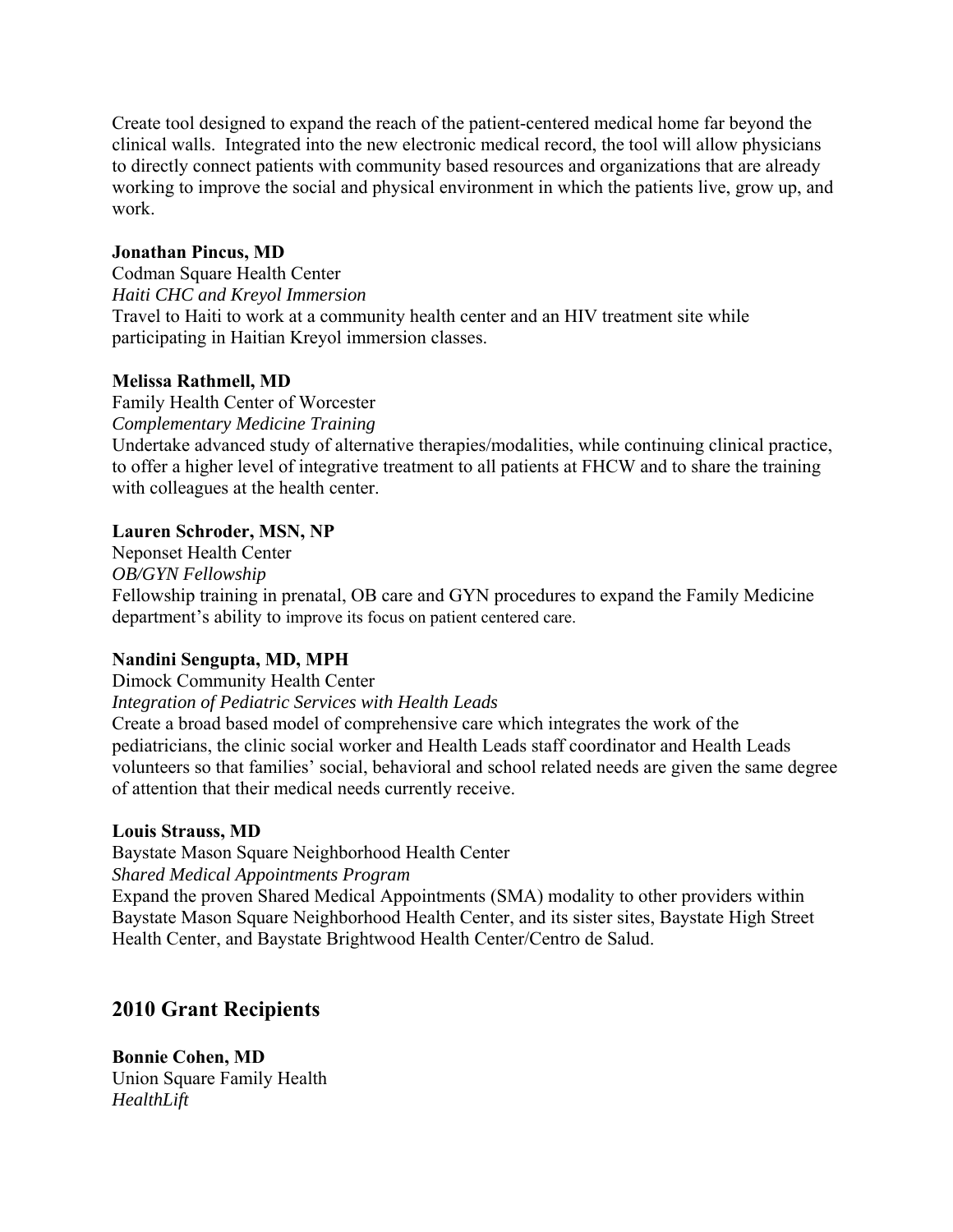Health Learning Initiatives for Teens (HealthLIFT) is an integrated health literacy education program targeting staff at Union Square Family Health, high school students in vocational training for health careers, and patients.

## **Edward R. Levy, MD, MPH**

Upham's Corner Health Center

*Comprehensive Management of ADHD* 

Support experienced physician in developing expertise in the comprehensive management of ADHD and co-morbid conditions as a combined "Mini-Fellowship/Quality Improvement Project." Through this training, the physician will lead the extension of best practices in the care of these children to the entire health center.

## **Julita Mir, MD**

Dorchester House Multi-Service Center *Hepatitis Clinic* 

Expand onsite specialty care for patients with Hepatitis B and C by sending a physician to train in an academic gastroenterology program to increase her knowledge in these areas. The ultimate goal is to establish a Hepatitis Clinic onsite.

## **Christina Nelson, MD**

Joseph M. Smith Community Health Center

*Improve Clinical Outcomes Through CHIA* 

Develop a quality improvement process to improve clinical outcomes captured through CHIA. The project will include an assessment of factors impacting health outcomes, the development and implementation of an intervention plan to improve those outcomes, and the establishment of a framework to continue the Quality Improvement process for other clinical indicators.

## **Anna Rabkina, MD**

Lynn Community Health Center

*Training for Midlevel Management* 

Enhance and optimize the current administrative system by creating a training model for the midlevel management for the satellite office and medical teams. The goal is to have the teams obtain responsibility for the overall management of their departments, and collaborate with the senior management team

## **Lara Setti, MD, MPH et. al.**

## Community Health Programs Health Center

*Teen Family Planning Clinic* 

Establish a Teen Family Planning Clinic to provide a safe, private environment for the delivery of desperately needed family planning and related health services to teens in southern Berkshire County. The goals are to decrease the rate of pregnancy and STI in the population and play an essential role in the coordination of care and treatment for those teens who find themselves pregnant or infected.

# **2009 Grant Recipients**